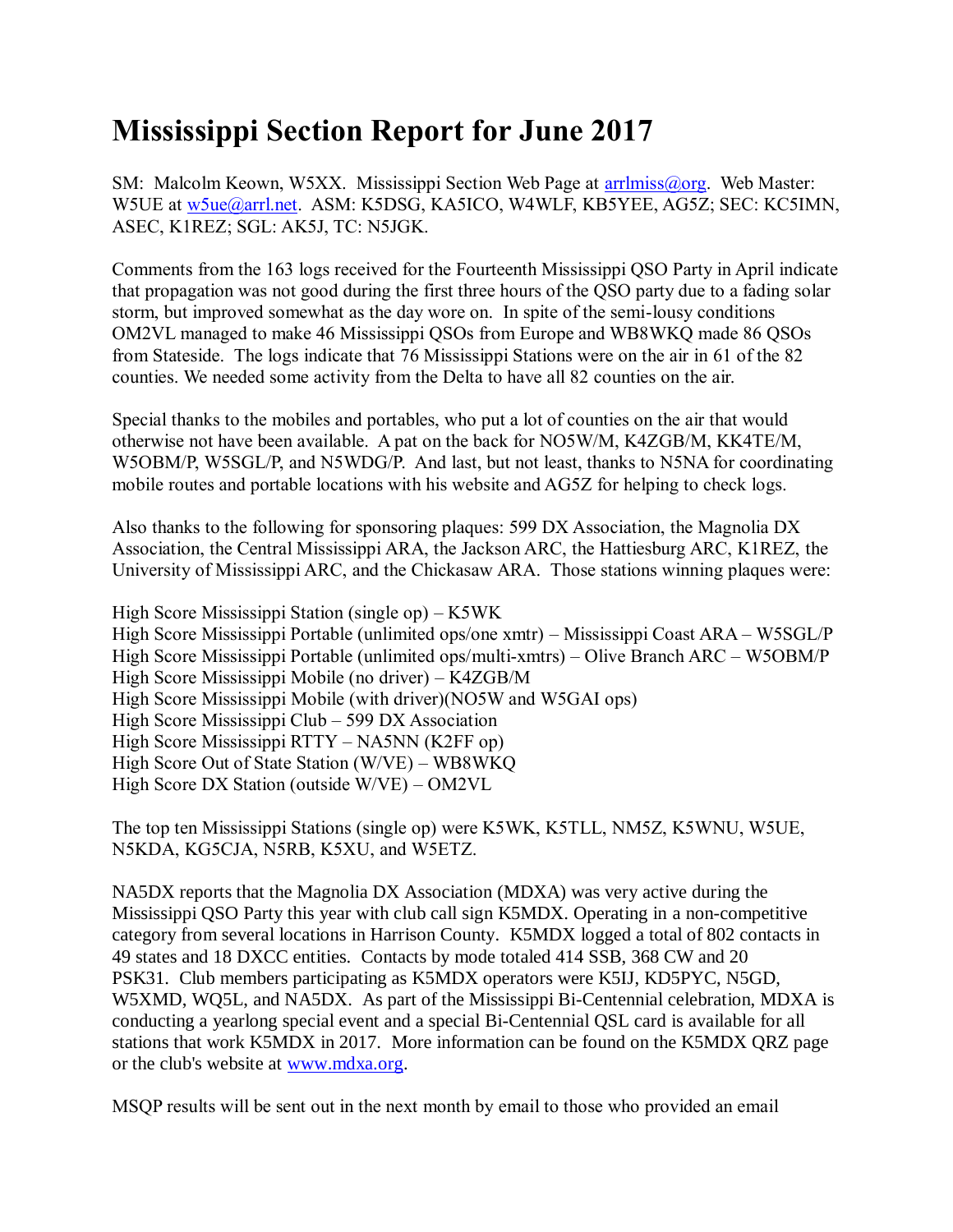address or otherwise by snail mail. Those eligible for plaques and certificates will received them somewhat later by snail mail or club presentation. Remember next year the QSO Party will be held the first full weekend of April. Put April 7-8, 2018 on your long-range calendar!

Field Day 2017 is now history. Unfortunately, Tropical Storm Cindy arrived a day ahead of Cindy and inundated South and parts of Central Mississippi. This resulted in cancellation of a number of Field Day operations. However, many brave souls still ventured into the field experiencing some degree of mud, heat, humidity, rain, and lightening as well as making QSOs, fun, and fellowship.

Those clubs known in the field were:

Alcorn County ARES (W5AWP) Chickasaw ARA (W5GWD) Great Southern DX Assc. (K5GDX) Hattiesburg/Lamar ARCs (K5PN) Mississippi Coast ARA (W5SGL) Multi-Club operation (W5W)(Jackson ARC, Central Mississippi ARA, Vicksburg ARC, and the Salvation Army). Northeast Mississippi ARA (W5NEM) Olive Branch ARC (W5OBM) Scott County ARC (KF5WNV) Southwest Mississippi ARC (W5WQ) Tishomingo ARC (W5TCR) Tupelo ARC (K5TUP) NA5NN (K2FF/W5UE)

If I missed listing your operation, please advise, and I'll put it my permanent record.

Be sure to checkout page 71 of the June QST. Mississippi was Number 1 in the 2016 Simulated Emergency Test in both the ARES Activity and Section/Local Net categories! A record 22 counties participated. Many Kudos to past SEC K1REZ for organizing the SET and following up on the reporting. This was a huge job!

And don't forget our upcoming 2017 SET on August 5. Contact SEC KC5IMN to see how you can help.

EC KE5BSB reports that the NEMRA Net activated on June 22 due to storms moving though the area. There were many tornado reports from unconfirmed sources including the local TV Station, but there were no confirmed tornados. There was minor damage from strong winds.

DEC N5ZNT reports that the Southwest Mississippi ARES Team again set up a special event station for the Dairy Festival in Tylertown. Seven hams and 10 guests participated not to mention free ice cream for all.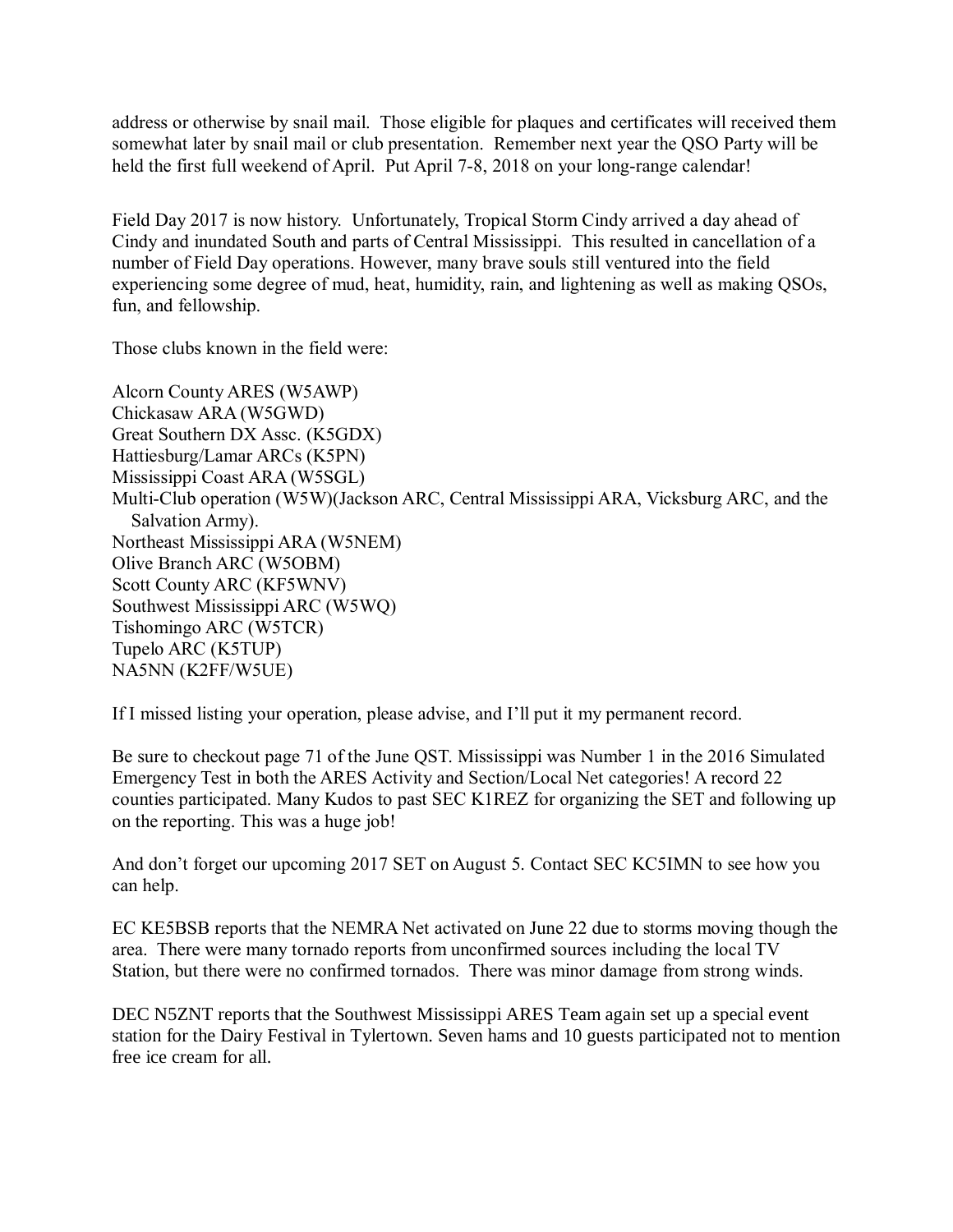WX5N has retired as DEC for Northeast Mississippi. Replacing Rick will be AF5PO. Welcome aboard Jon. Also, N5LJC has retired as EC for Marion County. Replacing Billy Paul will be John, AF5NG.

Welcome to the following new Hams in Mississippi in June: KG5TPA, Michael – Diamondhead; KG5TPC, John – Perkinston; KG5TQU, Paul – Booneville; KG5TTK, Charles – Foxworth; KG5TTU, Don – Senatobia; KG5TTV, Thomas – Coldwater; KG5TVQ, Denna – Bolton; KG5TVR, Dennis – Purvis; KG5TVS, John – Purvis; KG5TYA, Thomas – Batesville; KG5TYC, Victor – Columbus; and KG5TYD, Riley – Starkville.

Also welcome to the following new ARRL Members in June: KJ5DEN, Dennis – Clinton; WB5DXG, Russell – Brandon; N5ERX, Darrell – Ocean Springs; KE5EYN, Colleen – Diamondhead; KG5GOP, Steve – Hattiesburg; WB0JBZ, Katherine – Canton; KG5LEV, Harvey – Bogue Chitto; KG5LGU, James – Monticello; N5NCK, Joel – Diamondhead; W5NDM, Charles – Pass Christian; KG5NSN, Robert – Amory; KE5PTI, Cecilia – Kiln; KE5PTJ, Steve – Kiln; KG5PUA, Darrell – West; KE5QIN, Barbara – Gulfport; KA5SIV, Jan – Magnolia; KF5TKE, Caleb – Starkville; KD5VTY, Wade – French Camp; WA4WLS, Roger – Hernando; N5XN, Edward – McComb; and AD5XR, Wayne – Brandon.

As of June 30, ARRL Membership in Mississippi was 1,061 up 5 from the last report on May 31. Good Show!

Congratulations to the following on their upgrades in June: KG5MUE, Wayne – Gulfport; KG5PIF, Bobby – Corinth; KF5QOC, Joe – Florence; KF5SFK, Gary – Vancleave; W5TF, Terry – Laurel; KG5TGA, Kenneth – Biloxi; KF5TKE, Caleb – Starkville; KG5TQV, Bradley – Corinth; KG5TTJ, Marion – Ellisville; and KD5TZG, Angie – Brookhaven.

SEC/ASEC/DEC Reports for June 2017: KC5IMN (SEC), K1REZ (ASEC), WX5N (NE MS), KD4VVZ (Gulf Coast), N5ZNT (SW MS), and KB0ZTX (NM MS).

EC Reports for June 2017: KG5AVT (AEC)(Rankin), KE5BSB (Itawamba), WB5CON (Alcorn), AE5FK (Walthall), KA5ICO (Chickasaw), KG5IIS (Madison), KC5IIW (Scott), KF5IMA (Lafayette), N5KDA (Adams), AD7KJ (Franklin), N5LJC (Marion), KF5MWE (Clarke), WX5N (Prentiss), KD5NDU (Yalobusha), N9OKV (Harrison), AF5PO (Tishomingo), AE5QP (Greene), AA5SG (AEC)(Jones), AE5SK(AEC)(Hinds), WA5TEF (Lee), KD4VVZ (George), KF5WVJ (DeSoto), N5ZNT (Lincoln), and KB0ZTX (Marshall).

Club Newsletter/Reports (Editor): Meridian ARC Spark Gap (W5MAV).

HF Net Reports - sessions/QNI/QTC (Net Manager)

Magnolia Section Net 30/1065/6 (KA5ICO)

MS Baptist Hams Net 3/11/0 (WF5F)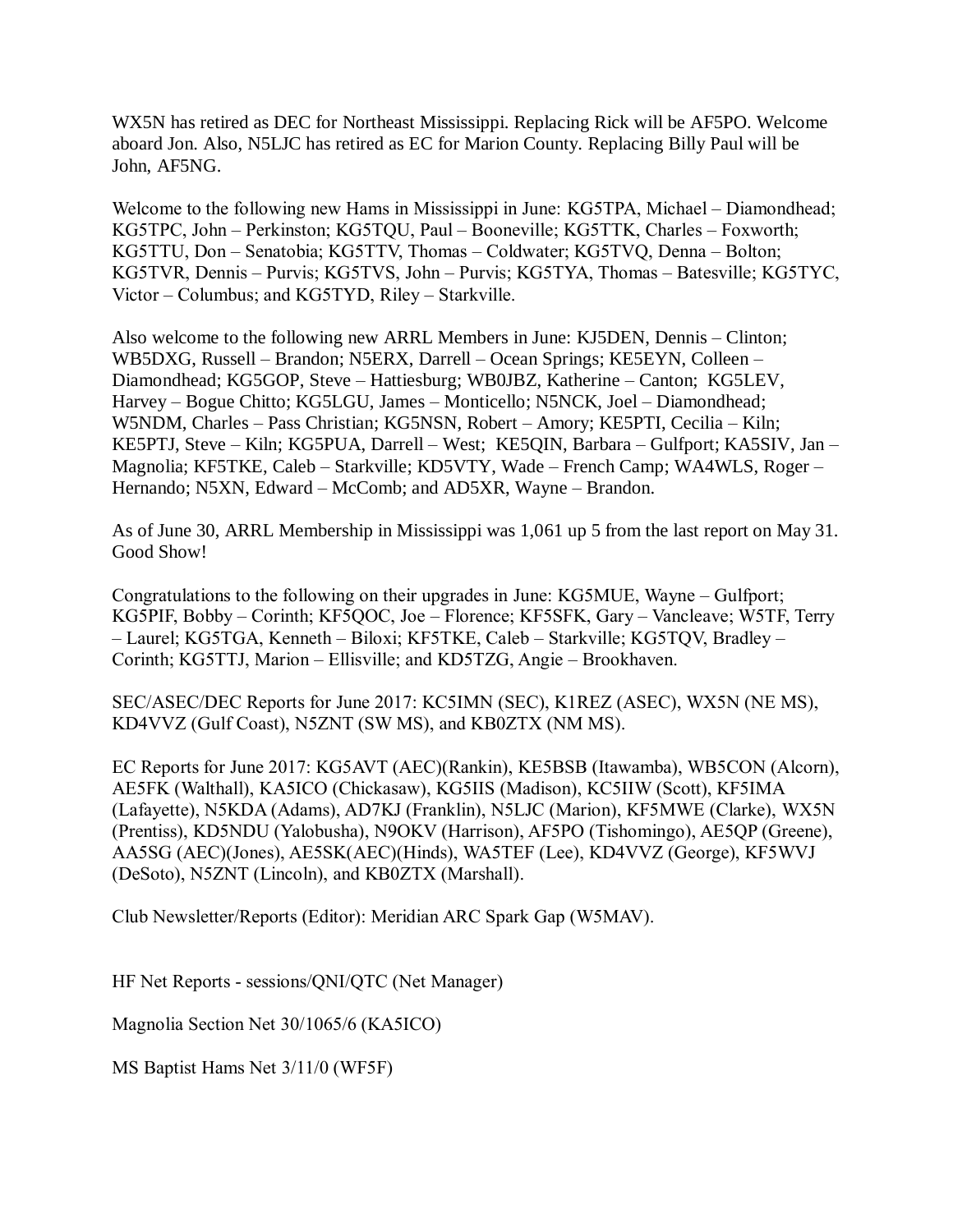## MSPN 30/2235/18 (K5NRK)

VHF Net Reports - sessions/QNI/QTC (Net Manager)

Alcorn County ARES Net 4/55/1 (WB5CON)

Bluff City ARES 4/64/1 (N5KDA)

Booneville and Prentiss County Weekly Net 4/50/0 (WX5N)

Capital Area Emergency Net 4/35/0 (K5XU)

DeSoto County Emergency Training and Information Net 4/105/0 (KF5WVJ)

George County ARES 4/52/0 (KD4VVZ)

Greene County EM Com Team 1/2/0 (AE5QP)

Hattiesburg ARC Emergency 2M Net 4/57/0 (KD5XG)

Itawamba County ARES Net 5/82/0 (KE5BSB)

Jones County ARES Net 6/42/0 (AA5SG)

Lowndes County ARC Net 4/45/0 (KF5AZ)

Madison County ARES 4/61/0 (KG5IIS)

Marion County HRC Net 4/26/0 (N5LJC)

Marshall County ARES – meets with DeSoto County 4/4/0 (KB0ZTX)

MDXA Net 4/28/0 (N5GD)

Meridian Area Emergency Net 4/46/0 (KD5GWM)

Metro Jackson ARES Net 4/37/0 (AE5SK)

Mississippi Coast AREN 4/126/0 (N9OKV)

MLEN 4/39/0 (K5NRK)

MSU ARC 4/53/3 (N5OMK)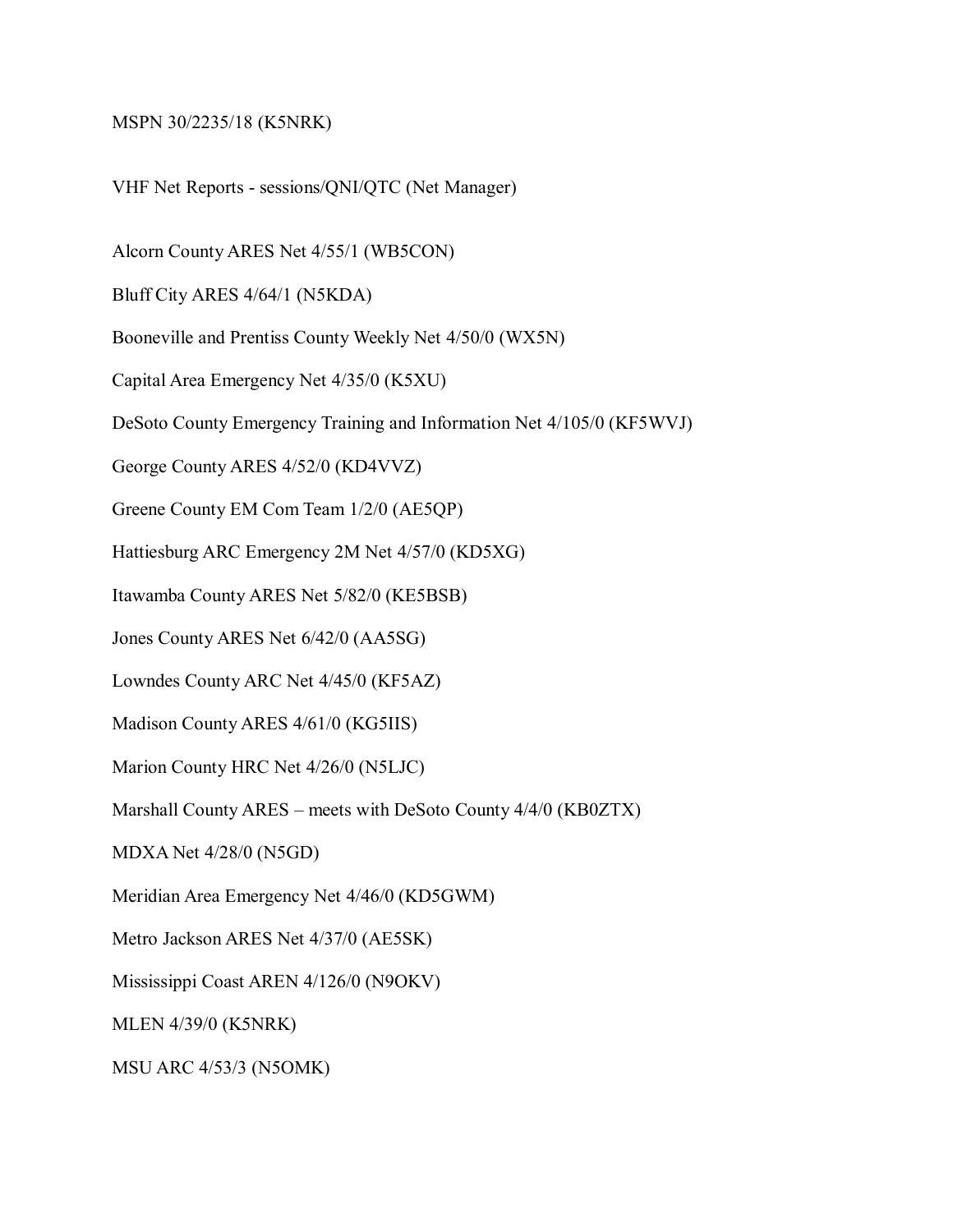Northeast Mississippi Skywarn Net 4/45/0 (WA5TEF)

Olive Branch ARC Net 4/84/0 (K5OLV)

Rankin County ARES Net 5/81/0 (KG5AVT)

Scott County ARES Training Net 4/23/0 (KC5IIW)

Scott County ARES Simplex Net 1/2/0 (KC5IIW)

Southwest MS ARES Team 4/15/0 (N5ZNT)

Sundancer Solar ARES Net 4/31/0 (KA5ICO

Tishomingo County ARC Net 4/94/0 (AF5PO)

UMARC UHF Net 4/14/0 (K5LMB)

UMARC VHF Net 4/31/0 (K5LMB)

Walthall County ARES 1/2/0 (AE5FK)

Yalobusha County Skywarn 3/4/0 (KD5NDU)

Digital Net Reports

EMTARG (East Mississippi Tailbone Amateur Radio Group) BPQ BBS 14/14/424 (WB5AKR)

EMTARG VHF PACKET 145.010 wb5akr-10/wb5akr-15 BBS 24/7 30/2/140 (WB5AKR)

EMTARG P2P (3586.0 kHz) 24/7 30/90/384 (WB5AKR)

EMTARG FLDIGI WX (3586.0 kHz)(during TS Cindy) 2/3/53 (WB5AKR)

MS NBEMS Traffic Net 4/24/2 (W5DIX)

PSHR – K1REZ 93, W5XX 81, and KA5DON 75.

Traffic: AD5O 101, K1REZ 91, KA5DON 25, W5XX 17, and KG5FRZ 8.